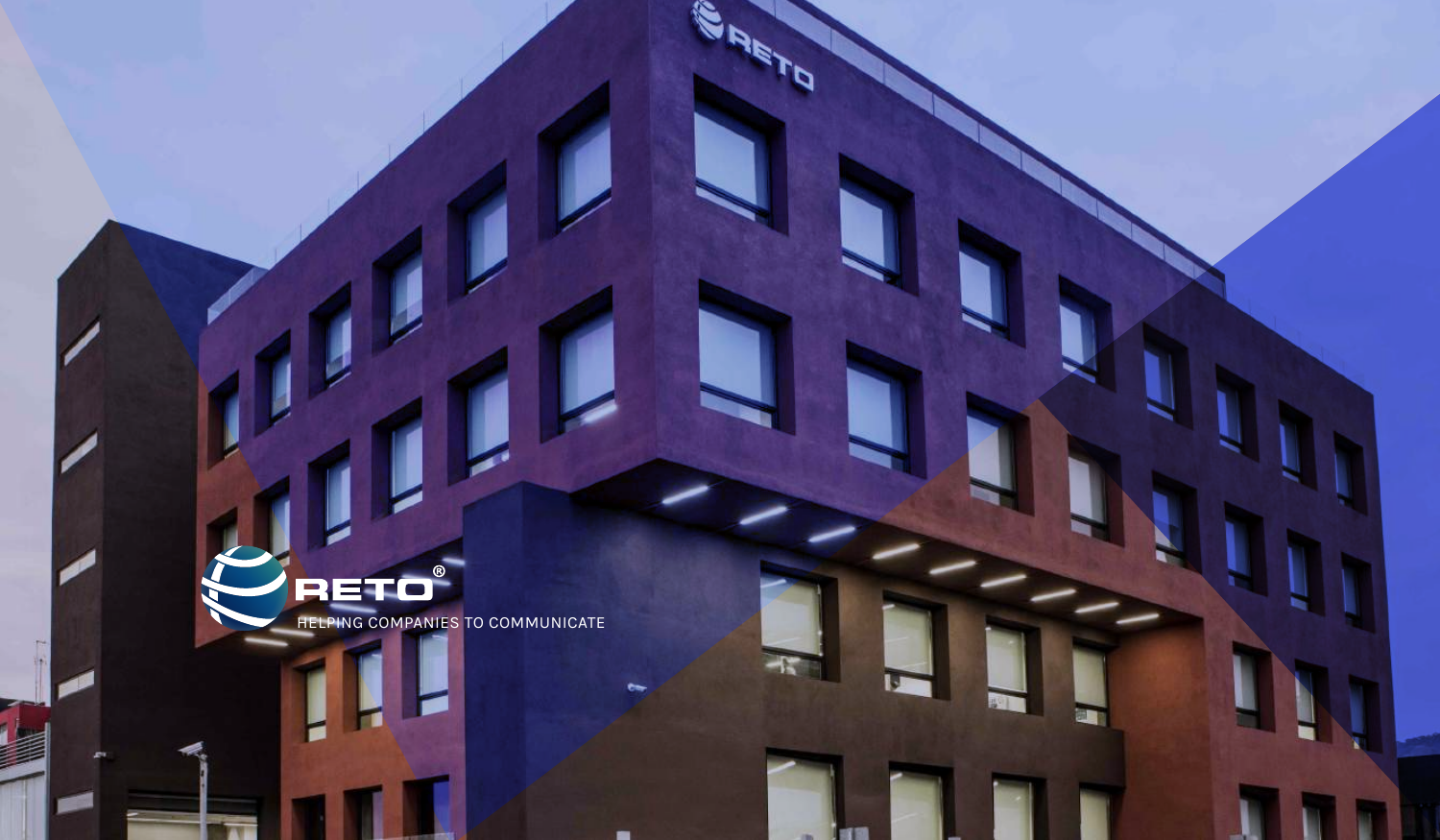

# **About Us**



30 years of experience.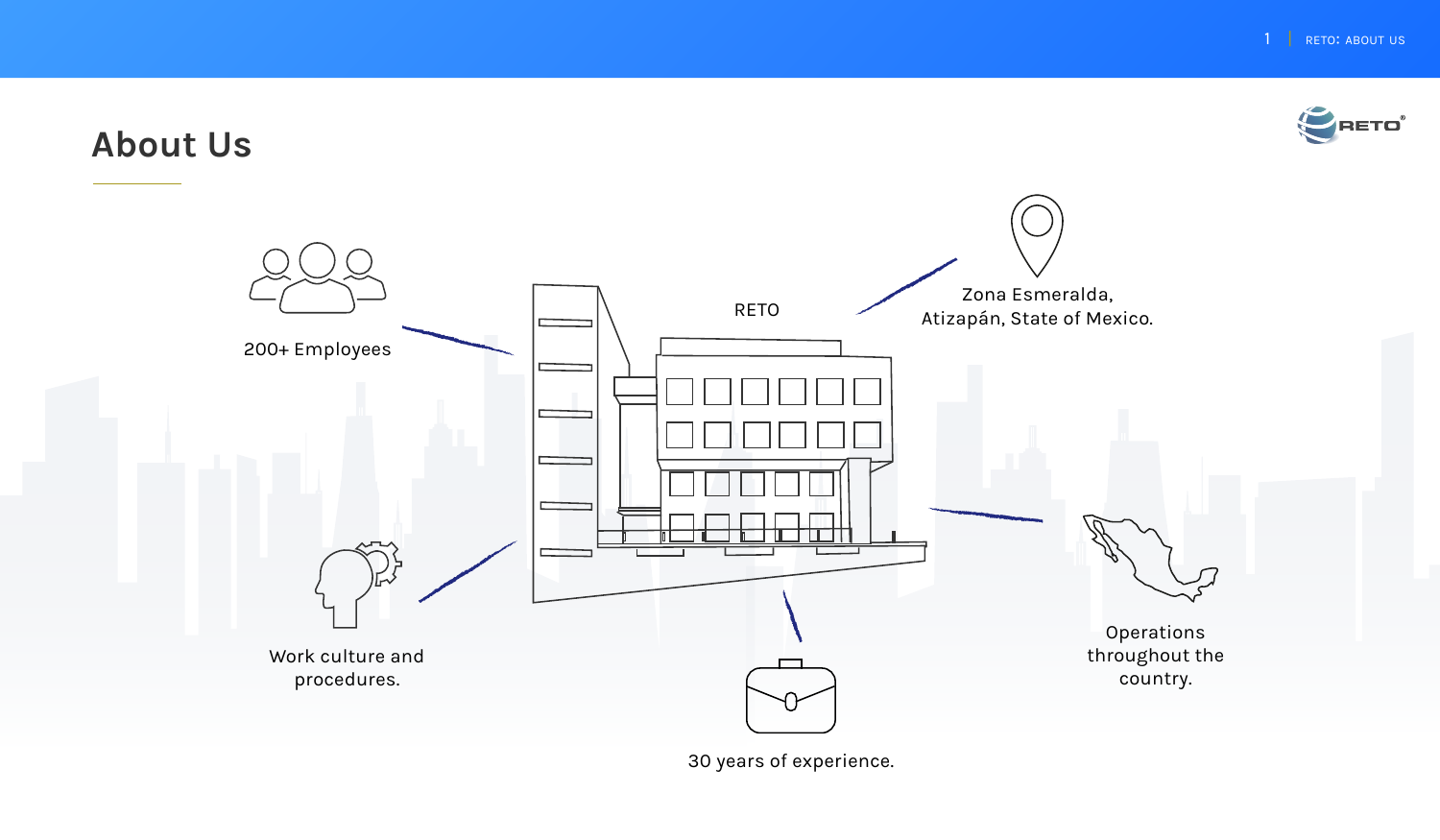# **Standouts**





### **Design & Engineering**

The D&E department is in charge of project developments according to International Standards and Normativity. Using the most advanced design tools on the market.



#### **Lab**

We have a lab in our facilities to perform demos, POC'S and fault simulations. All this to ensure the correct diagnosis and demonstration of solutions before producing them.



## **Training**

Highly qualified staff, each of them certified by our distinguished manufacturers. Our staff is kept in constant training and technological update.



#### **High-tech Tools**

Specialized equipment provided with the latest technology, to evaluate and certify fiber optic, copper cables and wireless links.



#### **Consultancy**

Throughout our history we have specialized in the consultative sale of projects that include the range of infrastructure solutions for IT networks.

#### **Service**

Our own spare parts inventory, which allows us to guarantee the replacement of any part immediately.



#### **Support**

Full 24 hour customer service center. The level of IT service focuses on ITIL compliant processes.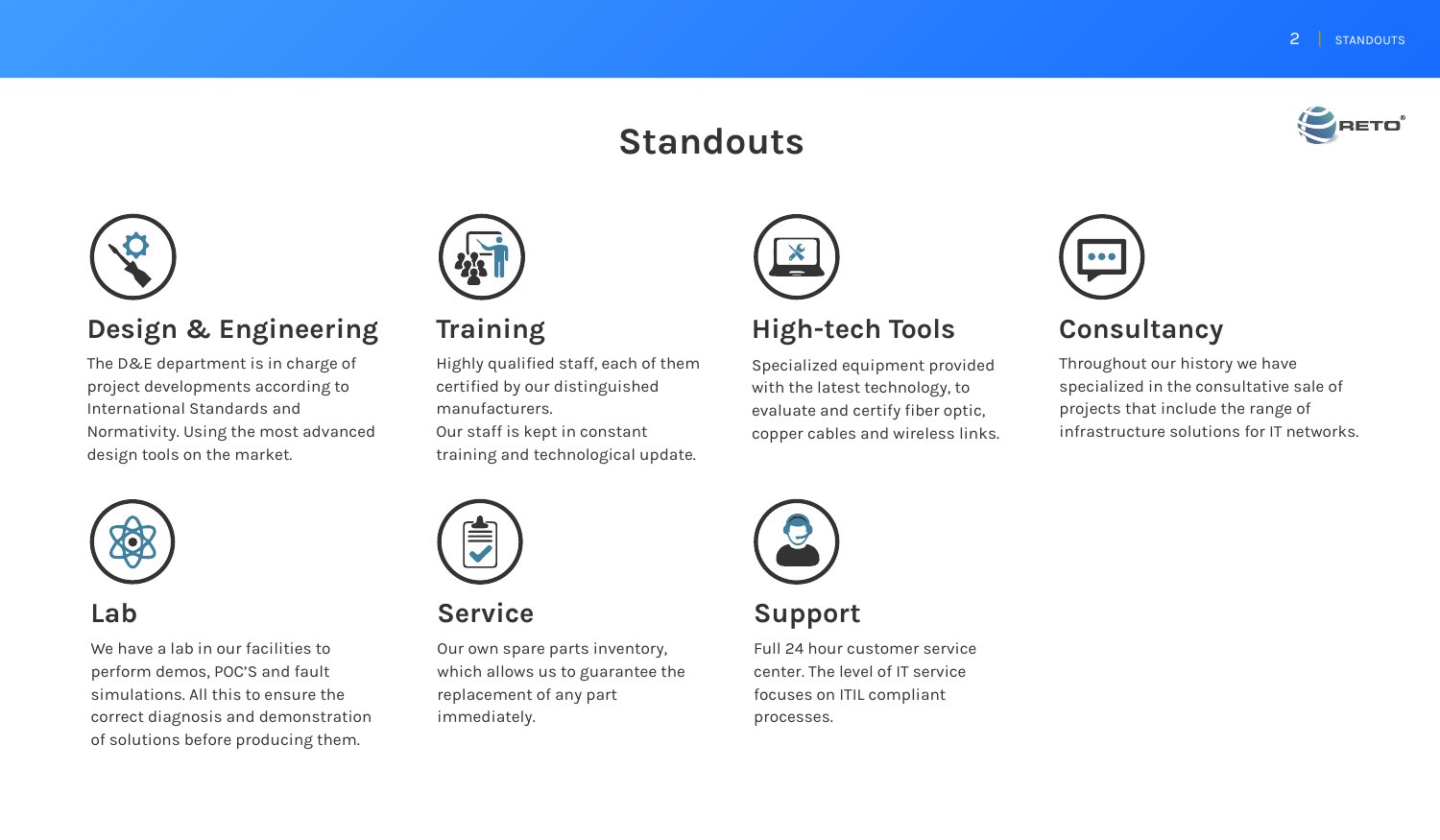# **Our wide services offer**



#### **Technological Planning**

- Technology consulting.
- Approach to different technological and investment scenarios.



#### **Networking y communications**

- LAN Network and VPN
- Unified communications
- Video conferencing and telepresence.
- Enterprise networks.
- Data center and virtualization.
- IT security infrastructure.
- Wireless networks.



#### **Infrastructure and connectivity**

- Structured cabling infrastructure.
- Fiber optical network infrastructure (external and internal plant).
- Adjustments in the telecommunications room.
- Infrastructure to powering up the telecom equipment.
- CCTV Infrastructure and safe city.



#### **Fiber Optic**

- Certified FO, cable duct, aerial and underground fiber optic mounting, engineering work.
- Support and maintenance.
- Fiber optic rings.
- Optical fiber direct to the antenna (FITA).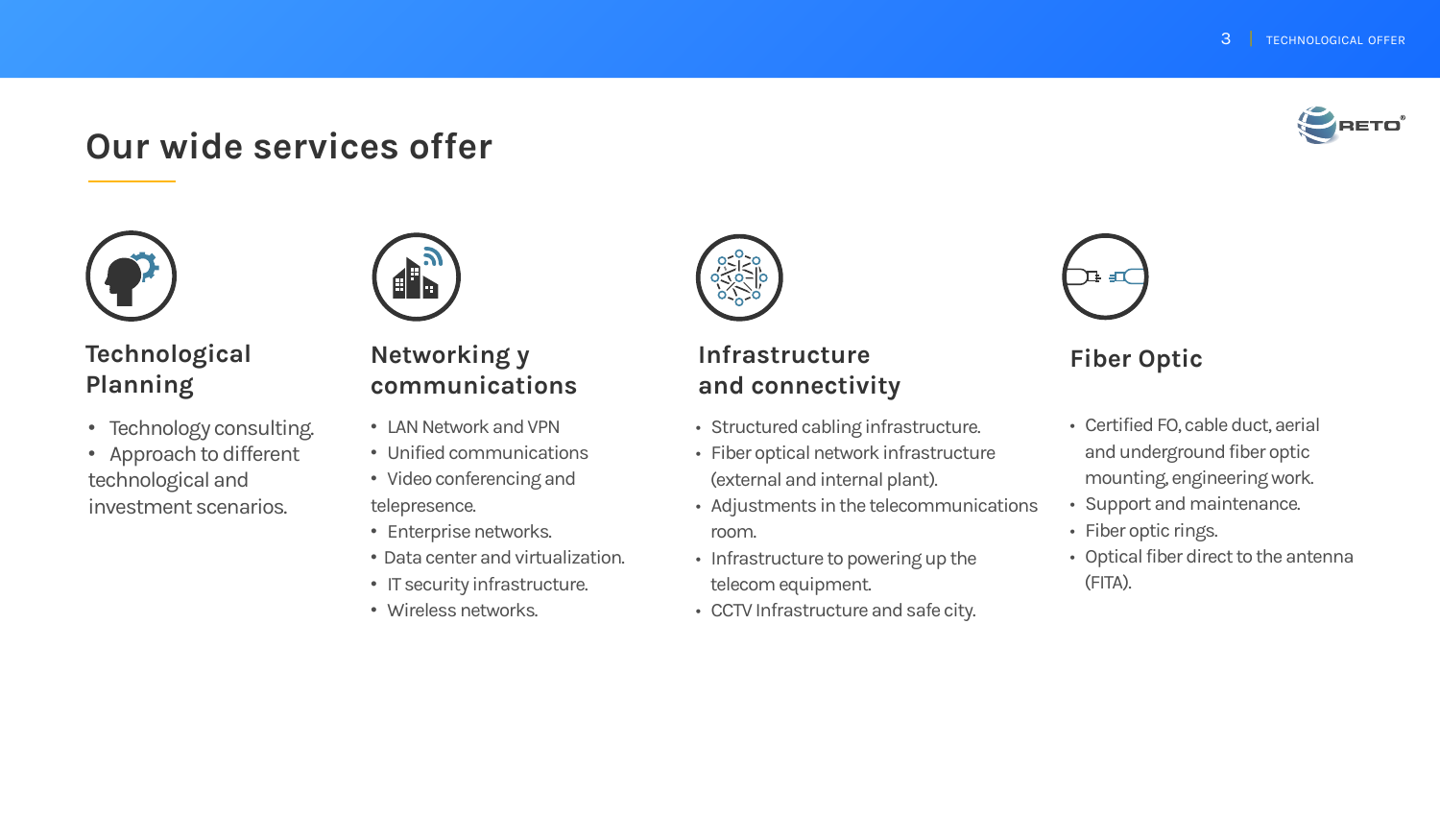# **Our wide services office**



#### **Special facilities**

- Access control
- CCTV
- Fire detection systems



#### **Network management services**

- NOC (Network Operations Center)
- Monitoring
- Management and infrastructure evaluation.
- Full support 24/7.



**Cyber Security**

- Threat and risk analysis
- Applications security
- Data base security
- OS security
- WAF y DDoS protection.
- Perimetral protection.
- DNS protection.
- Content filtering.
- End-Points protection.







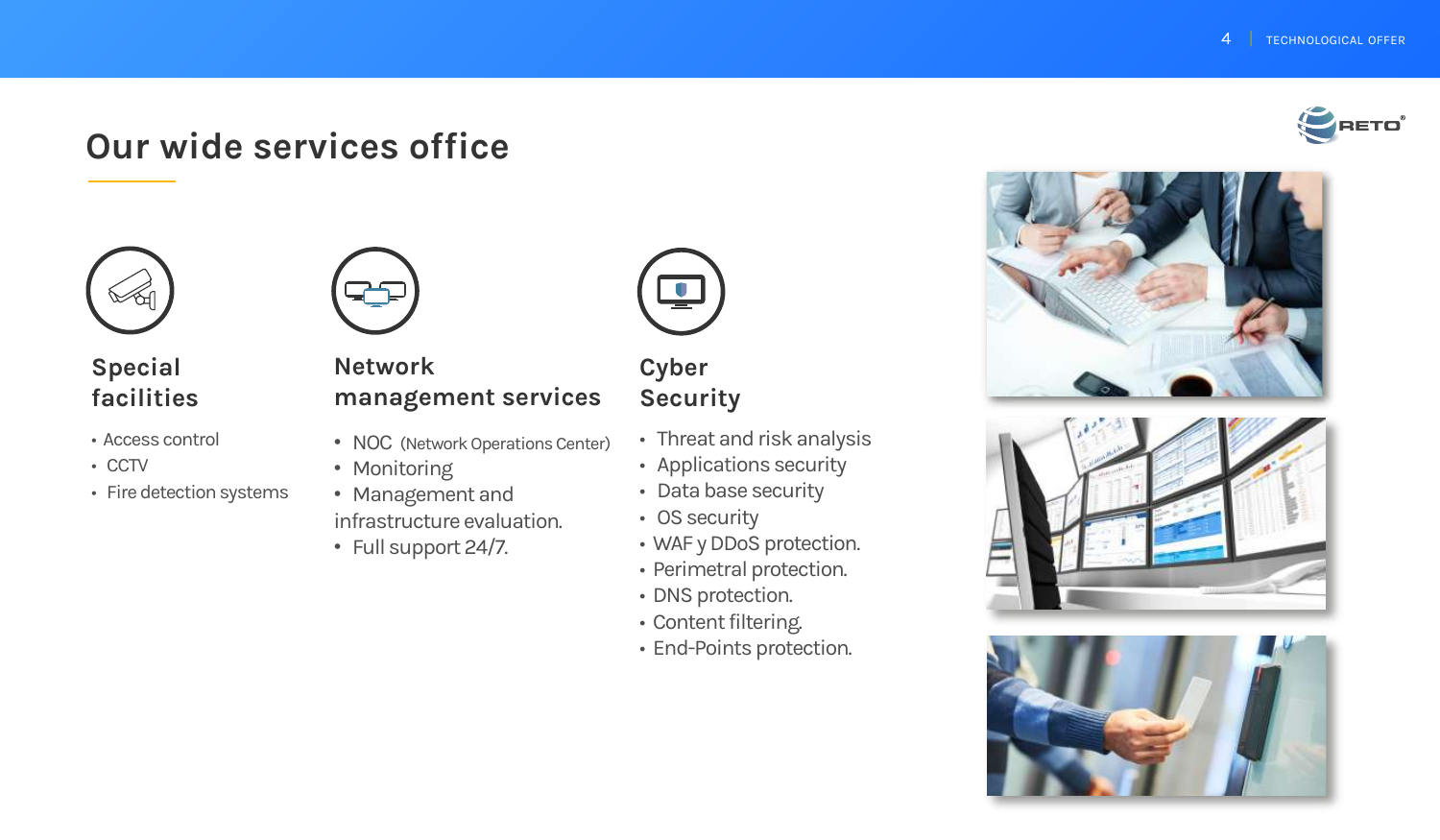# **Certifications**



AVAYA

**Platinum Business Partner**

**COMMSCOPE®** 

**Premiere Partner**



**Elite Partner**

**ibuss Platinum Partner Gold Partner** 



**Authorized Partner Authorized Partner**

**:::** radware

**Premiere Partner**

**NETSCOUT.** 

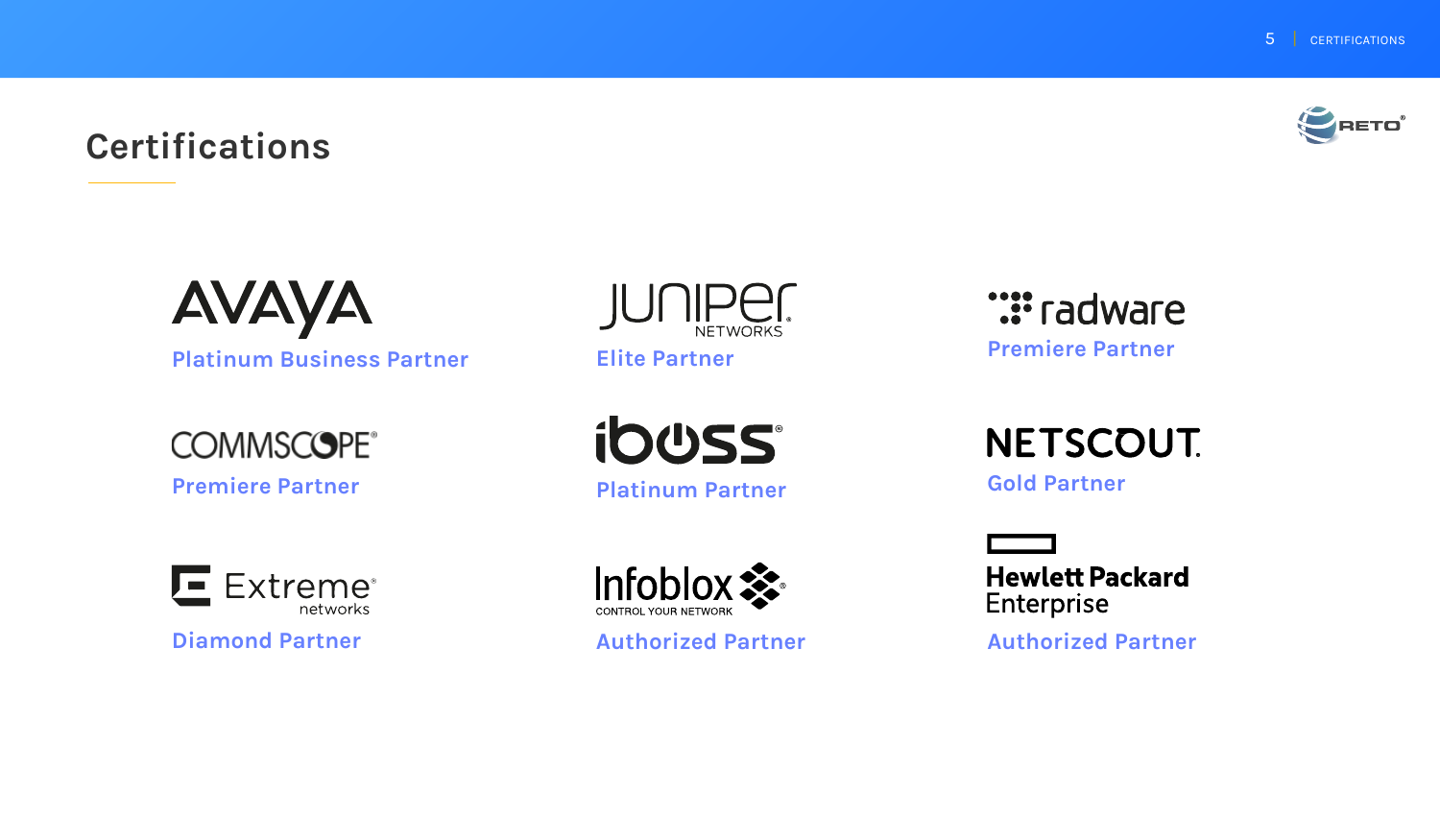**6 | CUSTOMERS** 

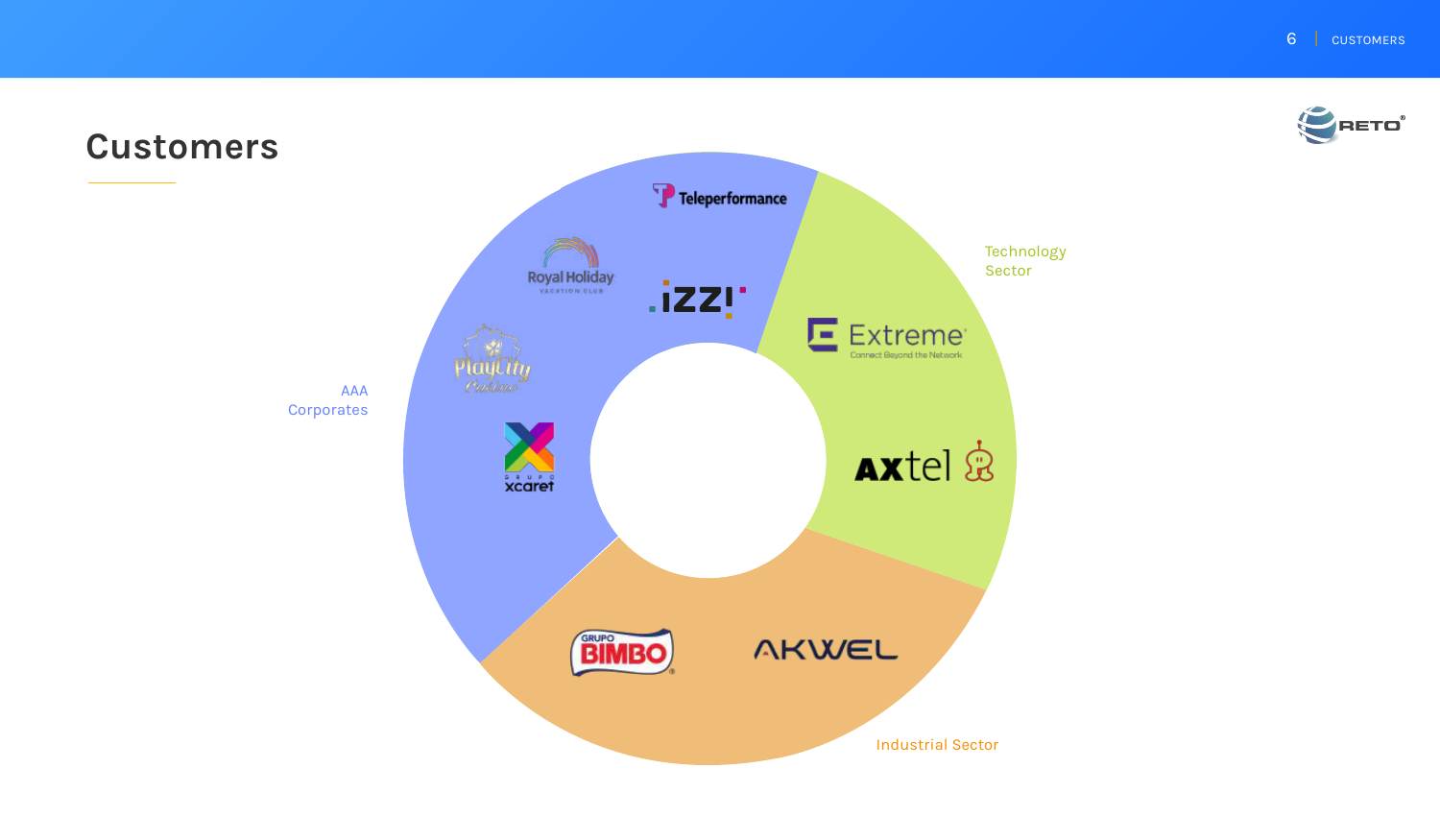